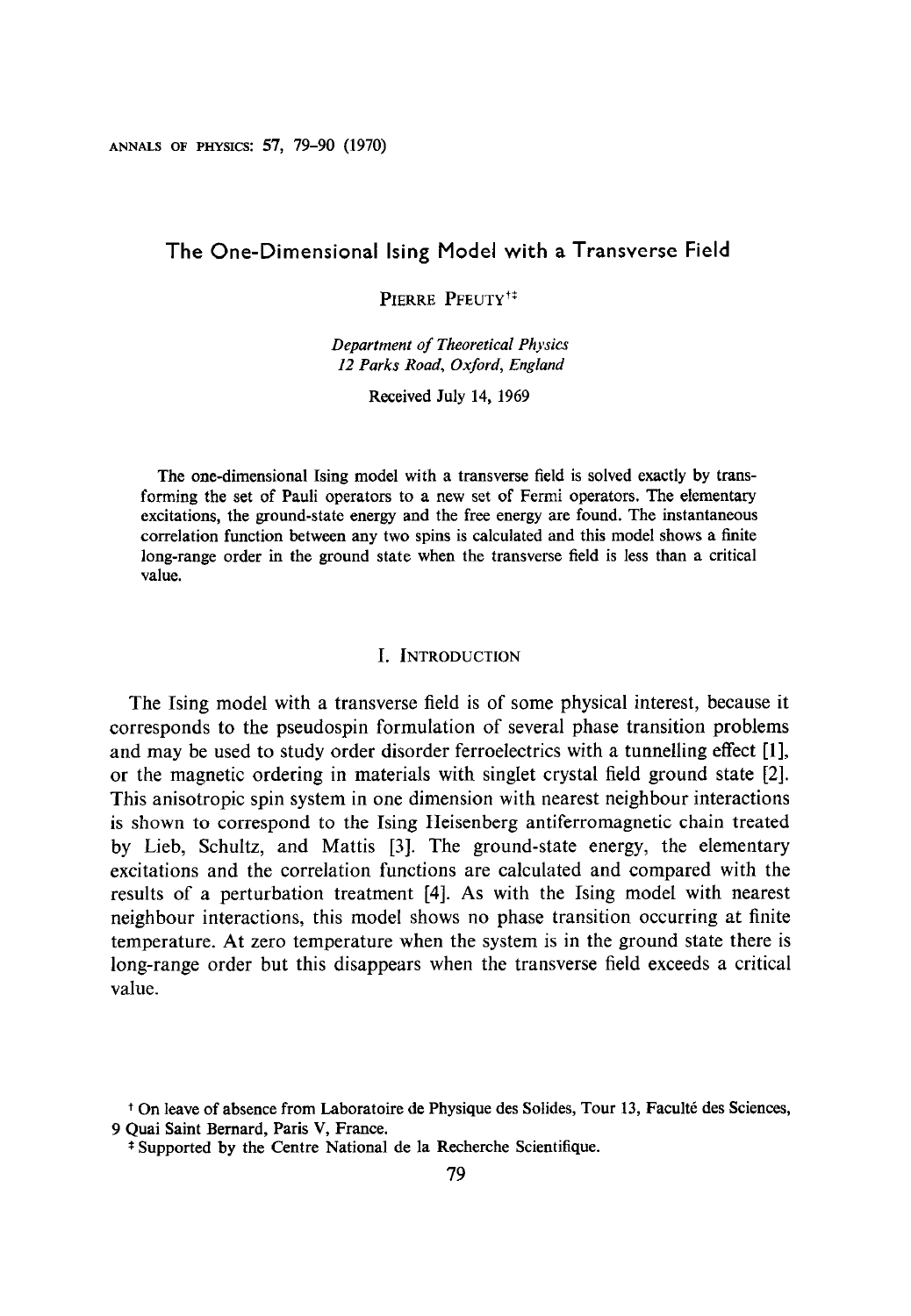80 PFEUTY

#### II. FORMULATION

## A. Transformation into a system of noninteracting Fermions

The model consists of N spins, one-half arranged in a row and having only nearest neighbour interactions. The Hamiltonian is written as:

$$
H = -\Gamma \sum_{i} S_{i}^{2} - J \sum_{i} S_{i}^{x} S_{i+1}^{x} . \qquad (2.1)
$$

In the ferroelectric problem [1],  $\Gamma$  corresponds to the tunnelling energy and  $\Gamma$  is the short range proton proton interaction. The ends of the chain may be treated in two different ways:

(a) as free ends in which case  $1 \le i \le N$  for the first term and  $1 \le i \le N - 1$ for the second term;

(b) as a cyclic chain in which case  $1 \leq i \leq N$ ,  $S_{N+1}^x = S_1^x$ .

We shall mainly consider case (b) where for  $N$  large calculations are more tractable. For  $N$  small case (a) gives interesting results about the degeneracy of the ground state when  $\Gamma$  varies—but this point will not be developed here.

The Ising model and the free-spin system correspond respectively to  $\Gamma = 0$ and  $J = 0$ . The effect of J is to order the spins along x (the order is defined by  $\langle 0 | S_i^x | 0 \rangle = M_x$ , where  $| 0 \rangle$  is the ground state of H) while  $\Gamma$  tends to destroy this order by flipping the spins. When  $\Gamma$  varies from zero to infinity, the system goes from a completely ordered to a completely disordered system. We shall see later than the order in the ground state disappears for  $\Gamma \geq J/2$ .

After using the following set of transformations [3]

 $c_{\lambda}$  =

$$
a_i^+ = S_i^x + iS_i^y
$$
  
\n
$$
a_i = S_i^x - iS_i^y
$$
  
\n
$$
= \exp\left(\pi i \sum_{i=1}^{i-1} a_i + a_i\right) a_i
$$
\n(2.2)

$$
c_i^+ = a_i^+ \exp\left(-\pi i \sum_{j=1}^{i-1} a_j^+ a_j\right)
$$
 (2.3)

 $($  the city circuit city are Fermi operators), the Hamiltonian  $(2,1)$  is transformed into

$$
H = \frac{TN}{2} - \Gamma \sum_{i=1}^{N} c_i^+ c_i - \frac{J}{4} \sum_{i=1}^{N} (c_i^+ - c_i)(c_{i+1}^+ + c_{i+1}) + \frac{J}{4} [(c_N^+ - c_N)(c_1^+ + c_1)](\exp(i\pi L) + 1)
$$
 (2.4)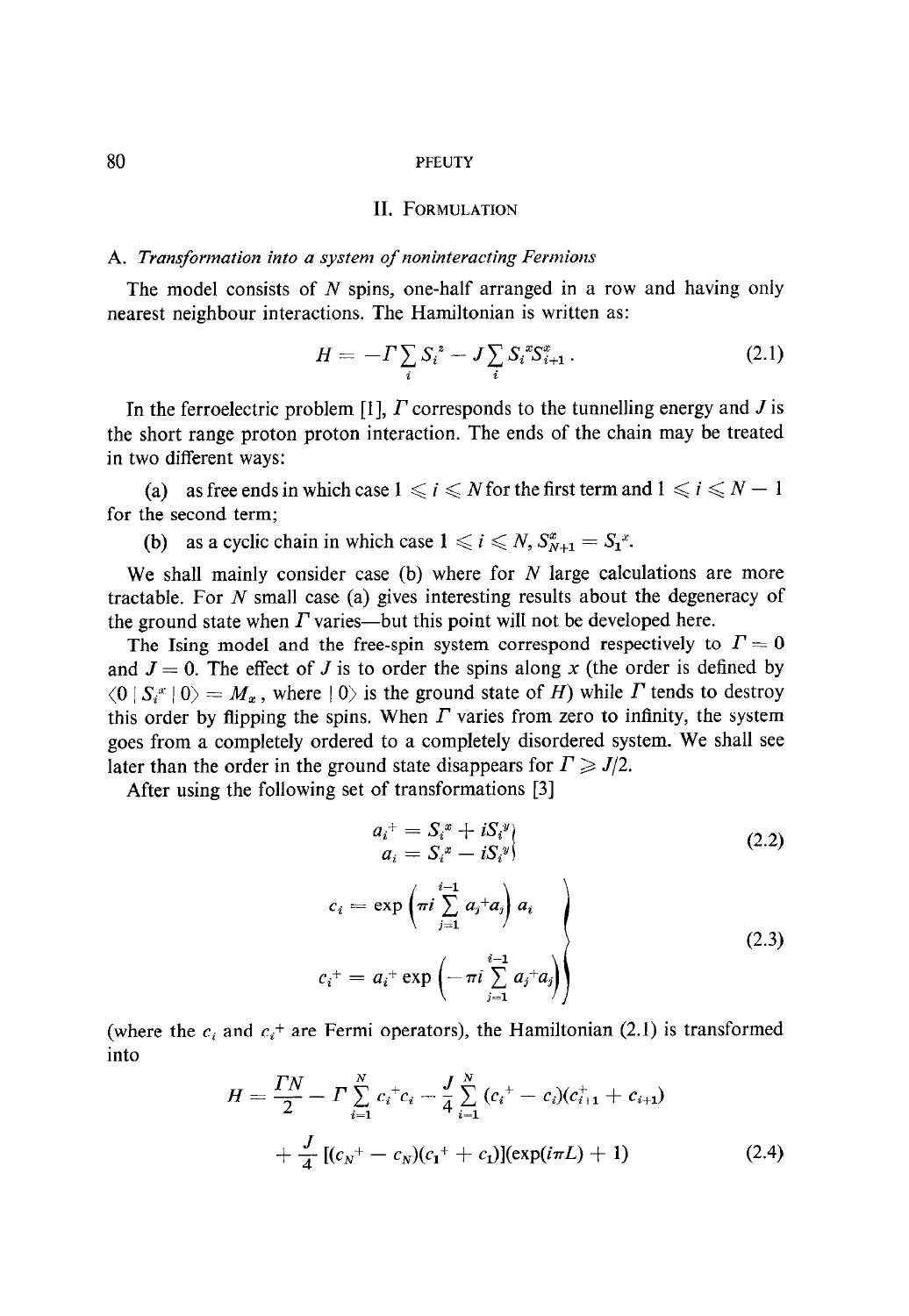with

$$
L = \sum_{j=1}^{N} c_j^+ c_j = \sum_{j=1}^{N} (S_j^z + \tfrac{1}{2}). \tag{2.5}
$$

As in [3] we may neglect for a large system the last correction term in (2.4) and the Hamiltonian is a quadratic form in Fermi operators identical to (3.10) of [3]. For a more detailed calculation, the reader is referred to reference [3] from which we get

$$
H = \Gamma \sum_{k} A_{k} \eta_{k} + \eta_{k} - \frac{\Gamma}{2} \sum_{k} A_{k} \tag{2.6}
$$

with

$$
\eta_k = \sum_i \left\{ \left( \frac{\varphi_{ki} + \psi_{ki}}{2} \right) c_i + \left( \frac{\varphi_{ki} - \psi_{ki}}{2} \right) c_i^+ \right\} \tag{2.7}
$$

Defining  $\lambda = J/2\Gamma$ , we find that for  $\lambda \neq 1$  the normal modes are given by

$$
\varphi_{kj} = \frac{(2/N)^{1/2} \sin(kj)}{(2/N)^{1/2} \cos(kj)} \qquad k > 0
$$
\n(2.9a)

$$
\psi_{kj} = -A_k^{-1}[(1 + \lambda \cos k) \varphi_{kj} + \lambda \sin(k) \varphi_{-kj}] \qquad (2.9b)
$$

with

$$
A_k^2 = (1 + \lambda^2 + 2\lambda \cos k) \tag{2.10}
$$

and

$$
k = 2\pi m/N \qquad m = -\frac{1}{2}N, ..., 0, ..., \frac{1}{2}N - 1 \qquad (N \text{ even})
$$

$$
m = -\frac{1}{2}(N - 1), ..., 0, ..., \frac{1}{2}(N - 1) \qquad (N \text{ odd}). \tag{2.11}
$$

For  $\lambda = 1$  and  $m = -\frac{1}{2}N$ ,

$$
A_k = 0, \qquad \varphi_{kj} = N^{-1/2}, \qquad \psi_{kj} = \pm N^{-1/2}.
$$
 (2.12)

We get a system of noninteracting fermions of energy  $\Gamma A_k$ . The ground state energy of the system is:

$$
E_0 = -\frac{\Gamma}{2} \sum_k \Lambda_k \tag{2.13}
$$

and the free energy is

$$
F = -NkT \left\{ Ln 2 + \frac{1}{\pi} \int_0^{\pi} dk Ln \cosh \left( \frac{1}{2} \beta T A_k \right) \right\} \quad \text{with} \quad \beta = \frac{1}{kT}. \quad (2.14)
$$

 $595/57/1-6$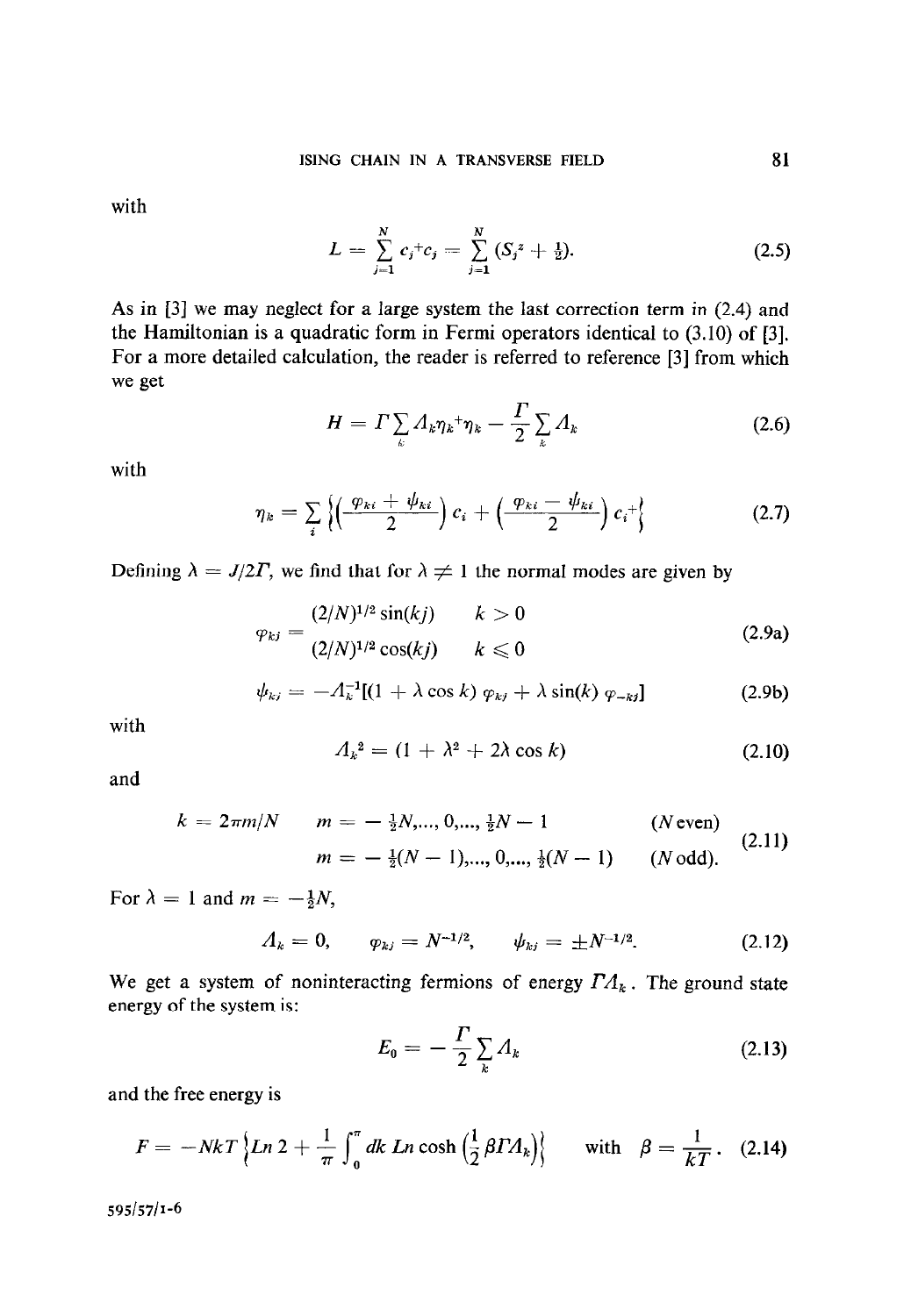#### B. Correlation Functions

Even in the ordered state, the order parameter  $M_x = \langle 0 | S_i^x | 0 \rangle$  cannot be obtained because of the invariance of the Hamiltonian when  $S_i^x$  is changed into  $-S_i^x$ . On the contrary  $M_z = \langle 0 | S_i^z | 0 \rangle$  and the correlation functions  $\rho_n^{\;\;x} = \langle 0 \, | \, S_i^{\;\;x} S_{i+n}^x \, | \, 0 \rangle, \;\; \rho_n^{\;\;y} = \langle 0 \, | \, S_i^{\;\;y} S_{i+n}^y \, | \, 0 \rangle \;\; \text{ and } \;\; \rho_n^{\;\;z} = \langle 0 \, | \, S_i^{\;\;z} S_{i+n}^z \, | \, 0 \rangle - M_z^{\;\;z}$ can be calculated following the method used by Lieb et al. [3]. We get the following results

$$
M_z = \frac{1}{2}G(0) \tag{2.15}
$$

$$
\rho_n^2 = -\tfrac{1}{4} G(n) G(-n) \tag{2.16}
$$

$$
\rho_n^x = \frac{1}{4} \begin{bmatrix} G(-1) & G(-2) & \cdots & G(-n) \\ G(0) & G(-1) & \cdots & G(-n+1) \\ \vdots & \vdots & \ddots & \vdots \\ G(n-2) & G(n-1) & \cdots & G(-1) \end{bmatrix} \tag{2.17}
$$

$$
\rho_n^{\nu} = \frac{1}{4} \begin{bmatrix} G(1) & G(0) & \cdots & G(2-n) \\ G(2) & G(1) & \cdots & G(3-n) \\ \vdots & \vdots & & \vdots \\ G(n) & G(n-1) & \cdots & G(1) \end{bmatrix} \tag{2.18}
$$

with

$$
G(n) = L(n) + \lambda L(n+1) \qquad (2.19)
$$

and

$$
L(n) = \frac{1}{\pi} \int_0^{\pi} dk \, \Lambda_k^{-1} \cos(kn). \tag{2.20}
$$

For different values of  $\lambda$ , the following values of G are obtained:

$$
\lambda = 1 \qquad G(n) = \frac{2}{\pi} \frac{(-1)^n}{2n+1}, \qquad (2.21)
$$

$$
\lambda = \infty(\Gamma = 0) \qquad G(n) = \delta_{n,-1}, \qquad (2.22)
$$

$$
\lambda = 0(J = 0) \qquad G(n) = \delta_{n,0} \,. \tag{2.23}
$$

## III. DISCUSSION OF THE RESULTS

#### A. Elementary Excitations

The energy of the elementary excitations given by (2.10) is shown in Fig. 1 as a function of  $k' = \pi - k$  for different values of  $\lambda$ . To each k corresponds an eigenstate which can be expressed in terms of  $c$  operators through (2.7). If we suppose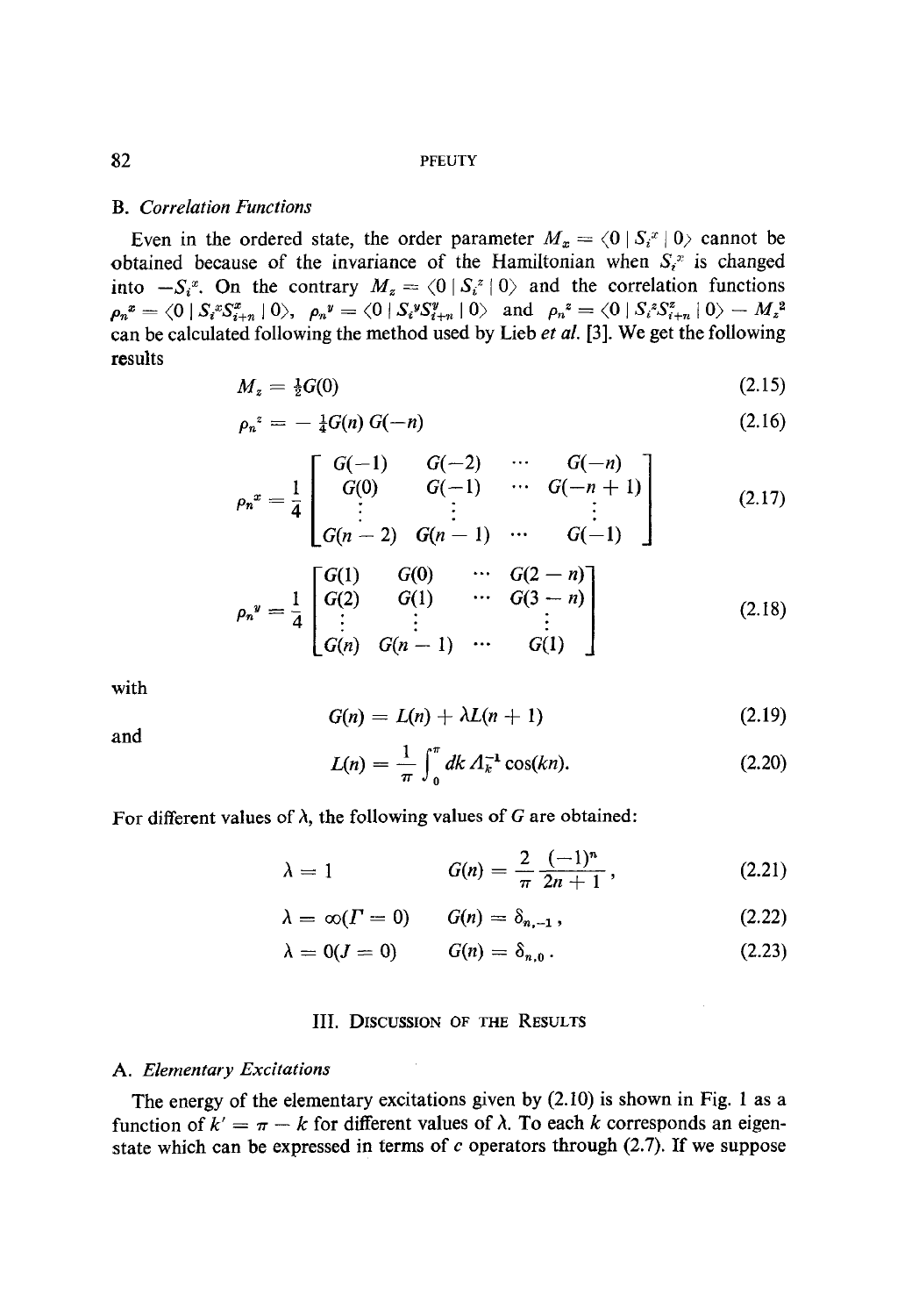

FIG. 1. Energy of elementary excitations as a function of  $k'$  for three different values of  $\lambda = J/2\Gamma$ .

that the ground state is not far from the Ising model ground state,  $c_i \sim a_i(-1)^i$ (2.3) and  $k' = \pi - k$  is the pseudo wave vector of the excitations. The  $k' = 0$ excitation corresponds to the excited state whose configuration is closest to the ground state configuration. For  $\lambda = 1$  ( $\Gamma = J/2$ ) the gap in the excitation spectrum disappears. The  $k' = 0$  mode energy drops to zero and rises again when  $\Gamma$  is  $\neq J/2$ . Contrary to the two- or three-dimensional case these excitations are noninteracting Fermion excitations. If  $|0\rangle$  is the ground state of  $H(2.1)$  with energy  $E_0$ ,  $\eta_k^+ |0\rangle$ is an eigenstate of H with energy  $E_0 + I A_k$ . However, as shown by Lieb et al. [3], if we do not neglect the correction factor in (2.4) then the elementary excitations are not independent because of the dependence on the evenness and oddness of the total number of excitations. This correction term cancels for states with an even number of excitations. When  $\Gamma$  goes to zero (Ising model) the excitation energy goes to  $J/2$  which corresponds to the first excited state for a free end chain but to only half the first excited state for a cyclic chain. All the cyclic chain excited states can only be described by an even number of excitations. The first excited state energy has also been calculated by  $n$ -th order perturbation theory as an expansion in  $\lambda$  [4]. The first few terms obtained so far agree with the first terms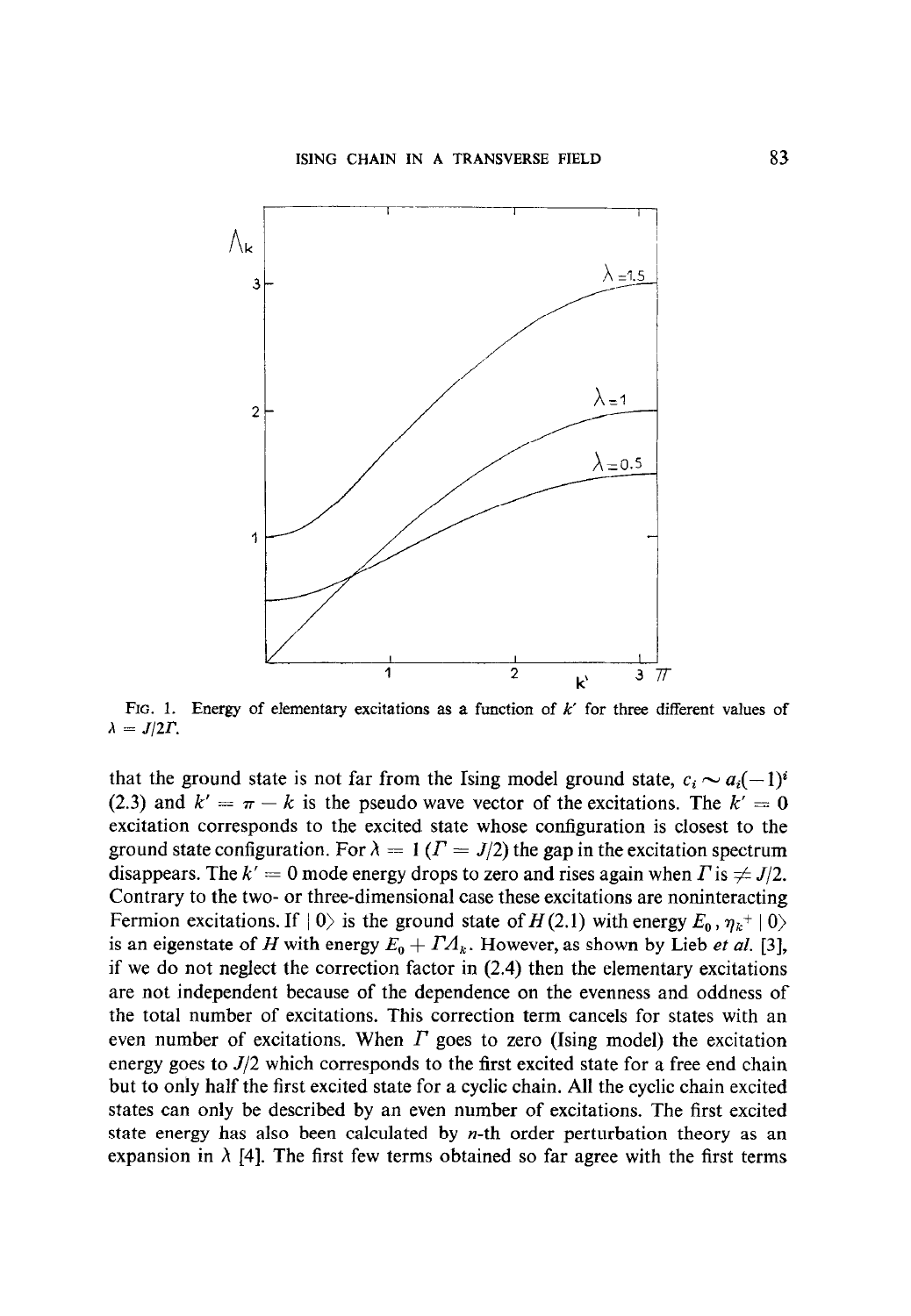84 PFEUTY

in the power series expansion in  $\lambda$  of the excitation energy  $\Gamma A_k$  (2.10). For  $\lambda = 1$  $A_{k'=0}=0$ ; thus, we expect certain quantities to become singular at that point. We shall show later that in fact the long range order  $\rho_n^x$  in the limit as  $n \to \infty$ vanishes for  $\lambda < 1$ . It is also interesting to note that, as shown by Lieb *et al.* [3], this excitation spectrum is identical to the excitation spectrum of the  $xy$  model with the Hamiltonian

$$
H = -2\Gamma \sum_{i=1}^{N} S_i^z S_{i+1}^z - J \sum_{i=1}^{N} S_i^x S_{i+1}^x \tag{3.1}
$$

but the correlation functions  $\rho_n^x$  and  $\rho_n^z$  are quite different.

## B. Ground State Energy and Free Energy

The ground state energy given by (2.13) (2.10) is expressed by an elliptic integral of the second kind

$$
\frac{-E_0}{TN} = \frac{2}{\pi} (1 + \lambda) E\left(\frac{\pi}{2}, \theta\right) \quad \text{with} \quad \theta^2 = \frac{4\lambda}{(1 + \lambda)^2}.
$$
 (3.2)

This function is nonanalytic for  $\theta = 1$  ( $\lambda = 1$ ). The quantity  $-E_0/NJ$  is plotted in Fig. 2 as a function of  $\Gamma/J$ .

The free energy given by (2.14) has not been explicitly calculated. For  $T \neq 0$ this function does not show any singularity in T.



FIG. 2. Ground state energy as a function of  $\Gamma/J$ .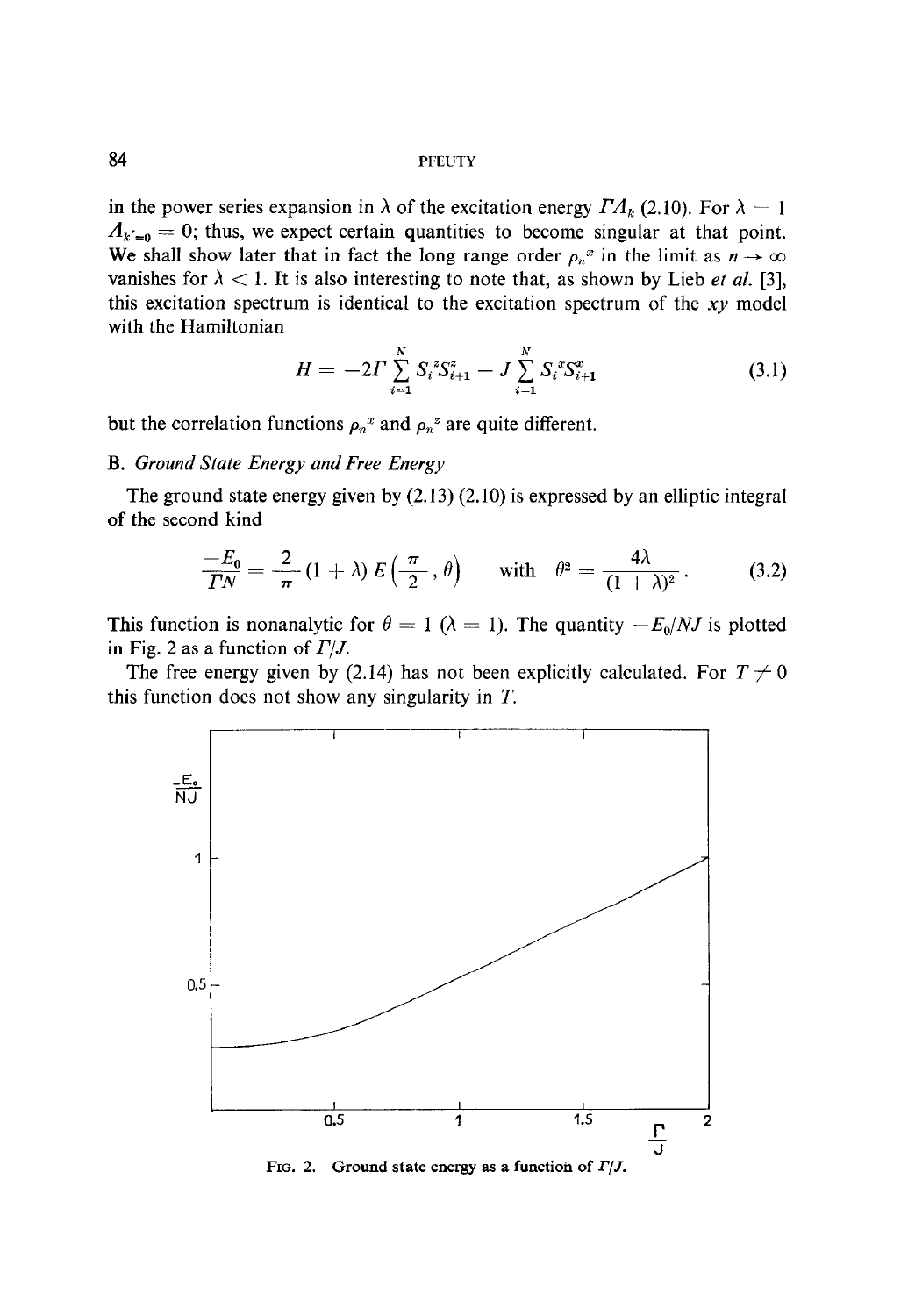## C.  $M_z$ ,  $M_x$  and the correlation functions  $\rho_n^y$ ,  $\rho_n^y$ ,  $\rho_n^z$

 $M<sub>z</sub>$  given by (2.15) is equal to an elliptic integral of the first kind and is thus deduced directly from tables [5]. When  $\Gamma/J$  varies from zero to infinity  $M_z$  varies from zero to  $\frac{1}{2}$  as shown in Fig. 3. The point  $\lambda = 1$  ( $\Gamma = J/2$ ) is nonanalytic.



FIG. 3.  $M_z = \langle 0 | S_i^2 | 0 \rangle$  as a function of  $\Gamma/J$ . The dotted line corresponds to the molecular field result.

On the same figure the molecular field result [6] is shown for comparison. The difference between these two results becomes important for  $0.4 < \Gamma/J < 1$ , where, as we shall show later,  $\rho_n^2$  is large and cannot be neglected as in the molecular field approximation,

The correlation functions given by  $(2.16)$   $(2.17)$   $(2.18)$  depend only on  $G(n)$ . As a function of  $\lambda$ ,  $G(n)$  is nonanalytic for  $\lambda = 1$  and so are the correlation functions. The short range order correlation functions  $\rho_1^x$ ,  $\rho_1^y$ ,  $\rho_1^z$  are plotted in Fig. 4 as functions of  $\Gamma$ . The quantity  $\rho_1^x$  is taken from the tables [5] while  $\rho_1^y$  and  $\rho_1^z$  are only approximated and would have to be computed.  $\rho_1^x$  is much larger than  $\rho_1$ <sup>"</sup> and  $\rho_1$ <sup>"</sup> because of the strong anisotropy in the interaction between neighbouring spins.

The critical case  $\lambda = 1$  can be studied more easily because of the simple form of  $G(n)$  (2.21). We get from  $(2.16)$ 

$$
\rho_n^2 = \frac{1}{\pi^2} \cdot \frac{1}{4n^2 - 1} \tag{3.3}
$$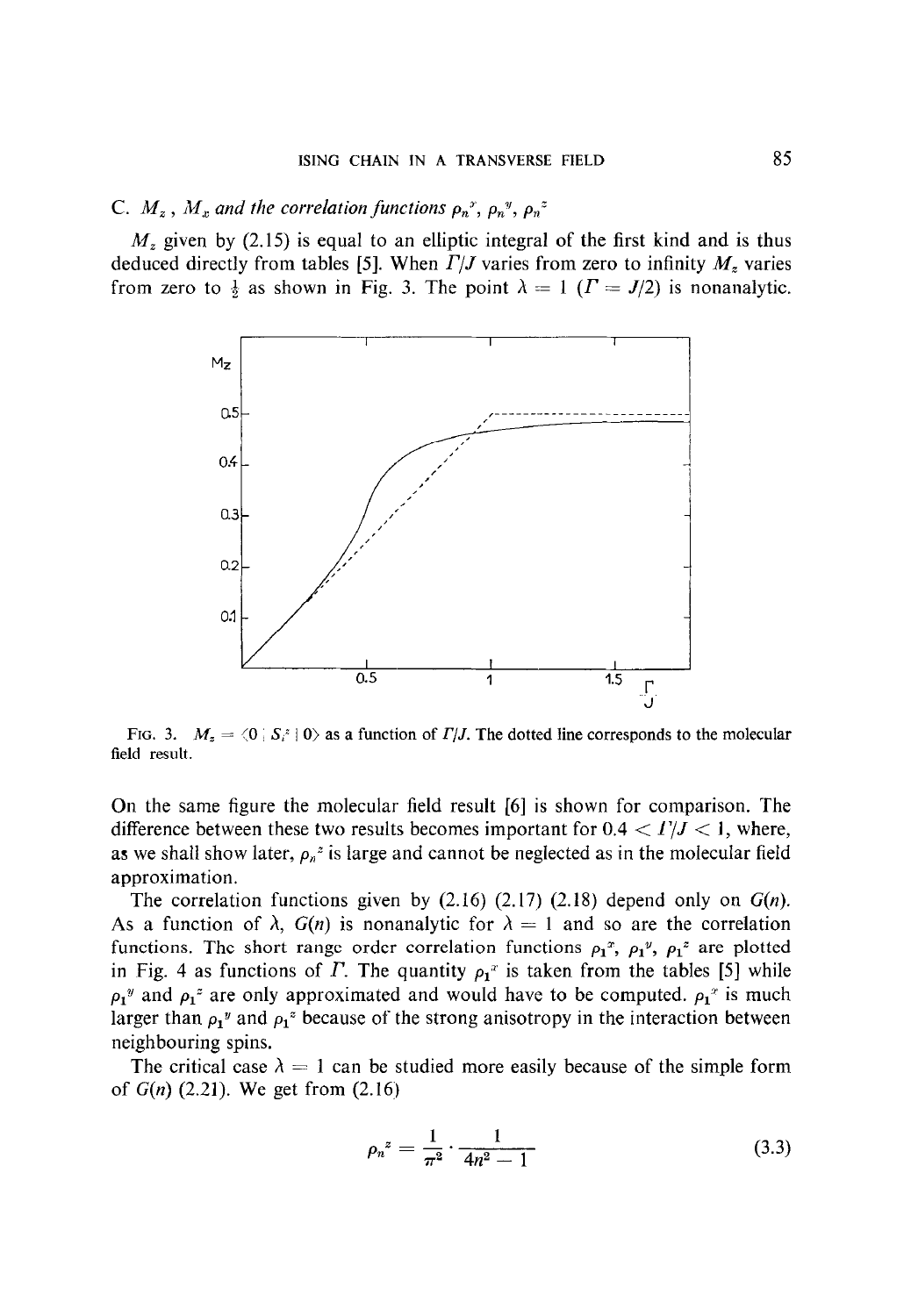



FIG. 4. Short range correlation functions as functions of  $\Gamma/J$ .

and the Toeplitz determinants  $\rho_n^x$  and  $\rho_n^y$  (2.17) (2.18) can be calculated, following McCoy [7].  $\rho_n^x$  corresponds to  $R_n$  of reference [7] and  $\rho_n^y$  is closely related. We then get

$$
\rho_n^x = \frac{1}{4} \cdot \left(\frac{2}{\pi}\right)^n \cdot 2^{2n(n-1)} \cdot \frac{H(n)^4}{H(2n)} \tag{3.4}
$$

$$
\rho_n^y = -\frac{1}{4n^2-1} \times \rho_n^x \tag{3.5}
$$

with

$$
H(n) = 1^{n-1} \cdot 2^{n-2} \cdots (n-1). \tag{3.6}
$$

The values of  $\rho_n^*$ ,  $\rho_n^*$ ,  $\rho_n^*$  given in Table I for  $1 \le n \le 12$  are plotted in Fig. 5 They all go to zero when  $n$  goes to infinity. For large  $n$ 

$$
\rho_n^{\alpha} \sim \frac{1}{4} e^{1/4} 2^{1/12} A^{-3} n^{-1/4} \left( 1 - \frac{1}{64} n^{-2} + \cdots \right) \tag{3.7a}
$$

$$
\rho_n^{\nu} \sim -\frac{1}{16} e^{1/4} 2^{1/12} A^{-3} n^{-9/4} \left( 1 + \frac{15}{64} n^{-2} + \cdots \right) \tag{3.7b}
$$

$$
\rho_n^2 \sim \frac{1}{4\pi^2} n^{-2} \left( 1 + \frac{1}{4} n^{-2} + \cdots \right) \tag{3.7c}
$$

with  $A \simeq 1.2824$ .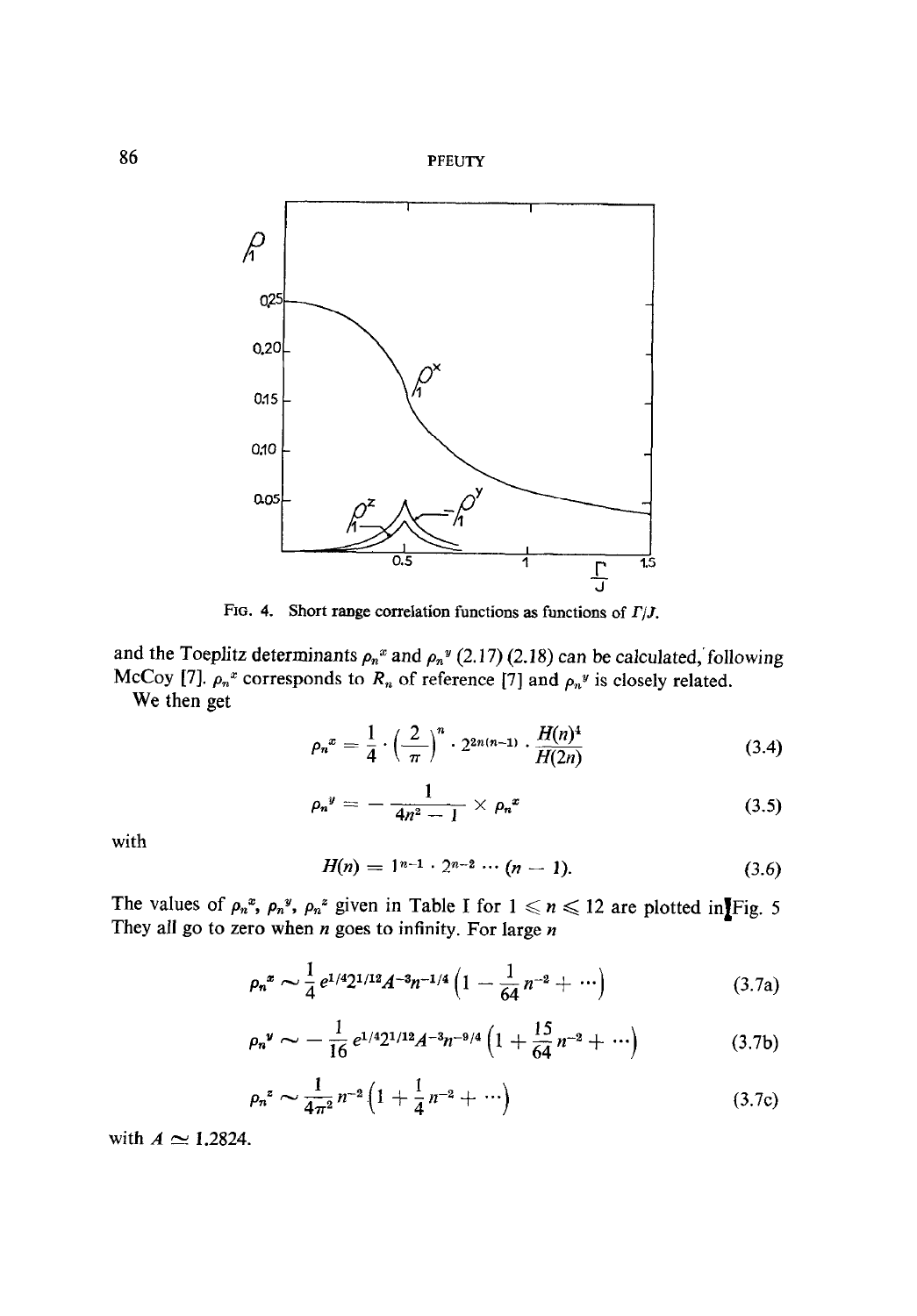TABLE I Correlation Functions for  $\lambda = 1$  ( $\Gamma = J/2$ ).

| $\boldsymbol{n}$ | $4\rho_n^x$ | $-4\rho_n{}^y$ | $4\rho_n^2$ |
|------------------|-------------|----------------|-------------|
|                  | 0.6366      | 0.2122         | 0.13509     |
| 2                | 0.5404      | 0.0360         | 0.02702     |
| 3                | 0.4893      | 0.01398        | 0.01158     |
| 4                | 0.4556      | 0.00723        | 0.00643     |
| 5                | 0.4311      | 0.00435        | 0.00409     |
| 6                | 0.4119      | 0.00288        | 0.00283     |
|                  | 0.3964      | 0.00203        | 0.00208     |
| 8                | 0.3834      | 0.00150        | 0.00159     |
| 9                | 0.3723      | 0.00115        | 0.00125     |
| 10               | 0.3627      | 0.00091        | 0.00102     |
| 11               | 0.3541      | 0.00073        | 0.00084     |
| 12               | 0.3465      | 0.00060        | 0.00070     |



FIG. 5. Correlation functions as functions of *n* for  $\lambda = 1$  ( $\Gamma = J/2$ ).

We note that  $\rho_n^y$  and  $\rho_n^z$  behave in a very similar way.  $\rho_n^x$  goes to zero for *n* large but nevertheless is not integrable. The quantity  $\sum_n \langle 0 | S_i^x S_{i+n}^x | 0 \rangle$  diverges at  $\lambda = 1$  when order appears in the system. We are essentially interested in the long-range order correlation function  $\rho_n^x$  as  $n \to \infty$  when  $\lambda$  varies from 0 to  $\infty$ . Fortunately this quantity has been worked out by McCoy [7].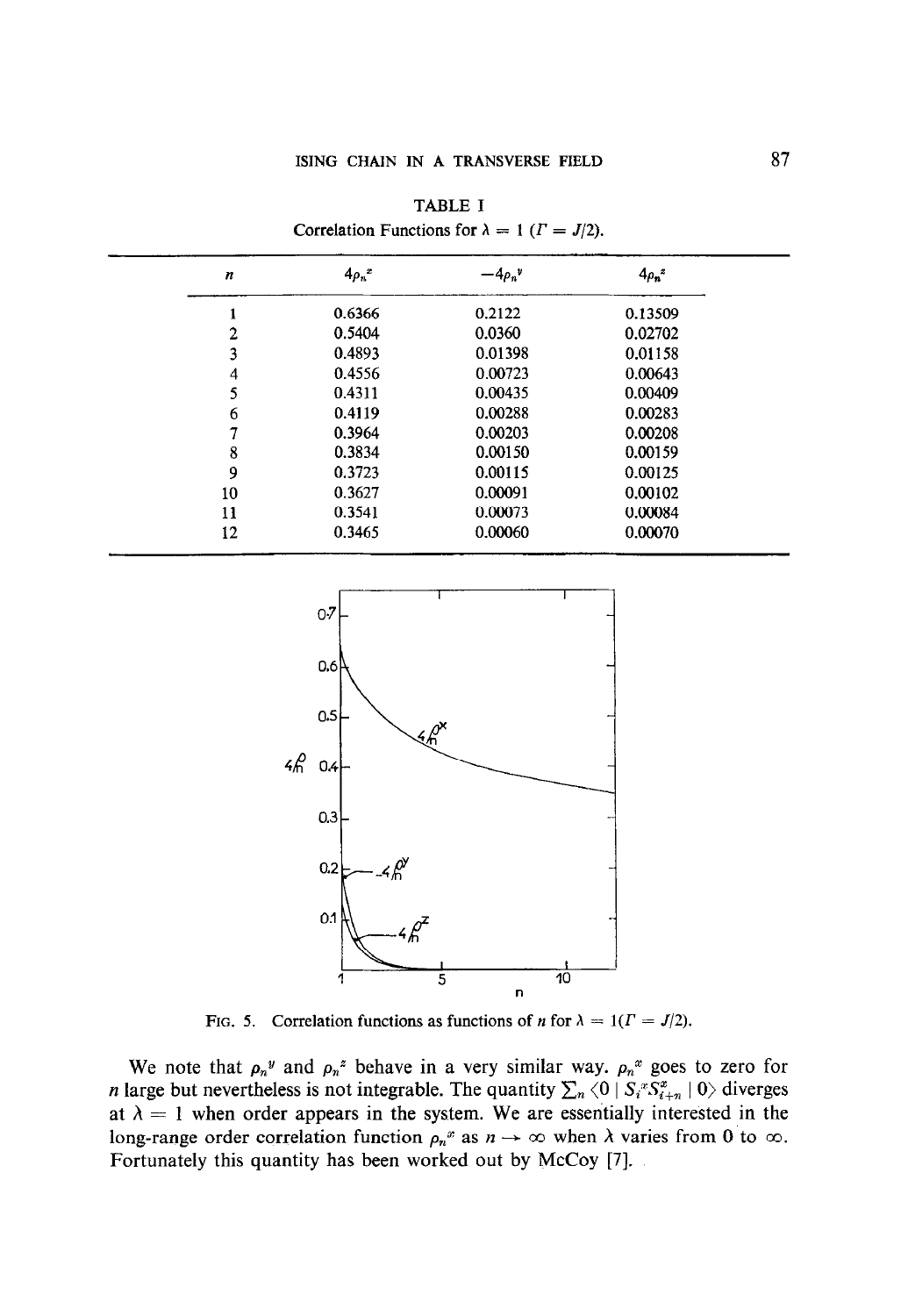For  $\lambda$  < 1 and *n* large we deduce from (4.26) of [7] that

$$
\rho_n^x \simeq \frac{1}{4}(1 - \lambda^2)^{-1/4} \pi^{-1/2} n^{-1/2} \lambda^n [1 - \frac{1}{8} n^{-1} (1 + \lambda^2)(1 - \lambda^2)^{-1} + 0(n^{-2})] \quad (3.8)
$$
  
and thus for  $\lambda < 1$ ,

$$
\lim \rho_n^x = 0 \qquad \text{as} \qquad n \to \infty. \tag{3.9}
$$

For  $\lambda > 1$  we deduce<sup>1</sup> from (3.36) of (7) that

$$
\lim \rho_n^x = \frac{1}{4}(1 - \lambda^{-2})^{1/4} \quad \text{as} \quad n \to \infty. \tag{3.10}
$$

The long-range order correlation function vanishes for  $\lambda \leq 1$ . At  $T = 0$  in the ground state the system is ordered when  $\Gamma < J/2$  and disordered for  $\Gamma \geq J/2$ and  $M_x = \langle 0 | S_i^x | 0 \rangle$  should vanish for  $\Gamma \ge \Gamma_c = J/2$ . Again the molecular field result  $\Gamma_c = J$ , [6] is quite wrong.

In the limit as  $n \to \infty$ 

$$
\rho_n^{\ x} = M_x^{\ 2} \tag{3.11}
$$

and from (3.9), (3.10), and (3.11)

$$
M_x = \frac{1}{2}(1 - \lambda^{-2})^{1/8} \quad \text{for} \quad \lambda > 1 \tag{3.12a}
$$

and

$$
M_x = 0 \qquad \qquad \lambda \leqslant 1. \qquad (3.12b)
$$

The same result has been obtained by a perturbation method  $[4]$ . In this *n*-th order perturbation treatment, the transverse field part of the Hamiltonian is considered as a perturbation and the ground state and thus  $\langle 0 | S_i^x | 0 \rangle$  is then expanded as a power series in  $\lambda^{-2}$ . The first three terms have been calculated and correspond exactly to the first three terms in the power series expansion of the exact result for  $M_{x}$  (3.12).

For the free end chain (case a), following Lieb et al. [3] similar results are obtained. The excitation spectrum is given by  $(2.10)$  with k solution of the equation:

$$
\frac{\sin k(N+1)}{\sin kN} = -\lambda \tag{3.13}
$$

for  $\lambda > 1$  one of the N roots becomes complex.

$$
k_0 = \pi + iv,\tag{3.14}
$$

1 Equations (3.4), (3.7a), (3.8), and (3.10) were first obtained by T. T. Wu [8] as a special case  $f_{\text{equations}}(3.4)$ ,  $(3.4a)$ ,  $(3.6)$ , and  $(3.10)$  were the obtained by 1.11. We foll as a special case for the two spin correlation function of the two differential tsing inoder, in fact  $p_n$  of this paper corresponds to  $S_n^{(0)}$  of [8] with  $\lambda$  replaced by  $\alpha_2^{-1}$ .  $S_n^{(0)}$  is also equal to  $R_n$  (taken in the limit  $T \to 0$ ) introduced by B. McCoy [7] with  $\alpha_2$  replaced by  $\alpha$ . Equations (5.2) of [8] and (4.26) of [7] give similar results leading to Eq. (3.8) of this paper. Equations (5.5) of [8] and (5.15a) of [7] give the asymptotic behaviour of  $\rho_n^x$  leading to Eq. (3.10) of this paper.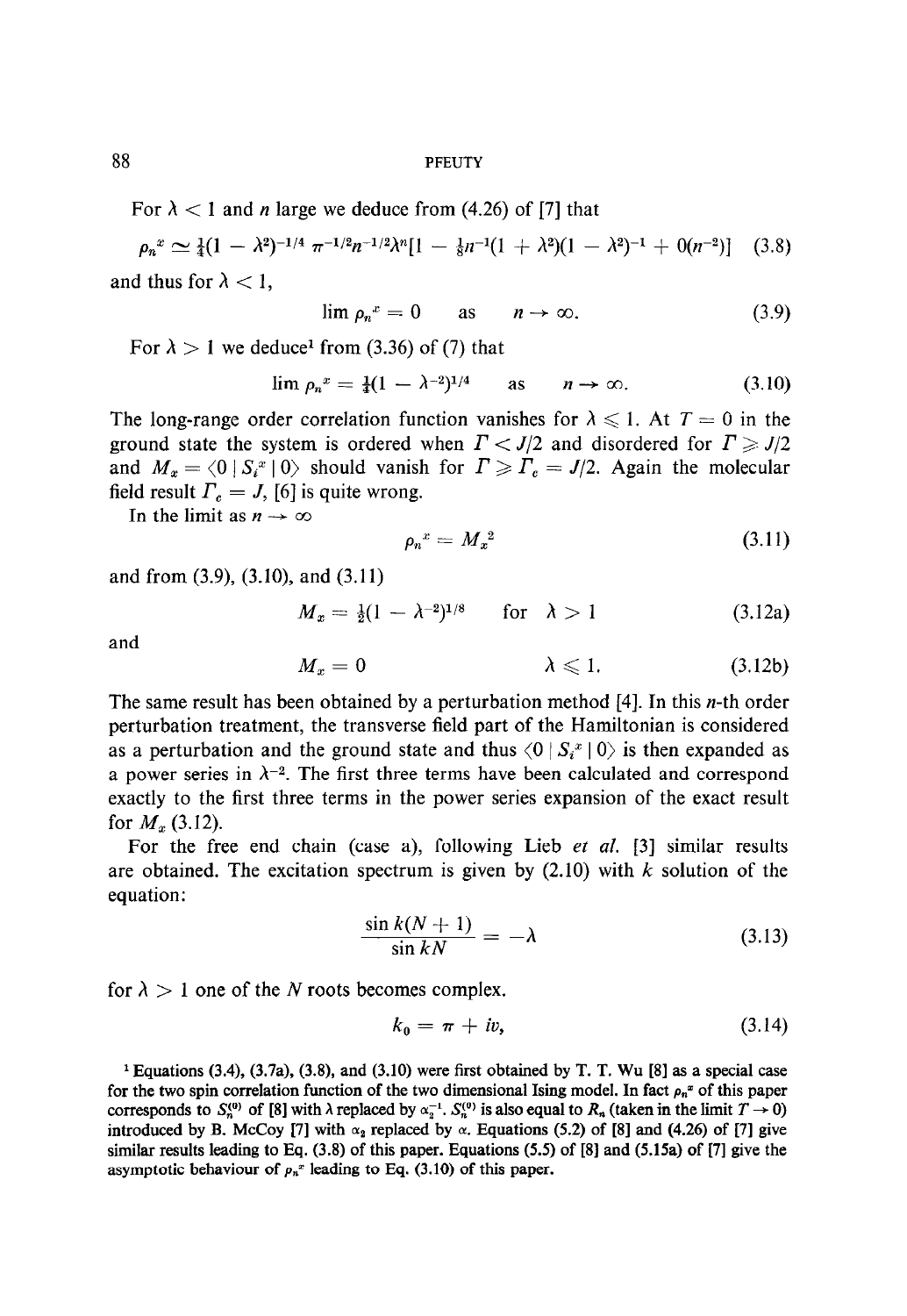where  $v$  satisfies the equation

$$
\frac{\sinh(N+1)v}{\sinh Nv} = \lambda.
$$
 (3.15)

The excitation  $k_0$  carries the energy

$$
\Gamma A_{k_0} = \frac{J}{2} \lambda^{-N} [1 - \lambda^{-2} + \dots + a_p \lambda^{-2p} + \dots]. \tag{3.16}
$$

For  $\lambda > 1$  Eq. (3.16) shows an asymptotic degeneracy of the ground state leading to the appearance of order in the system when  $N \to \infty$  (the gap of order  $\lambda^{-N}$  tends to zero when  $N \rightarrow \infty$  more rapidly than  $1/N$ ). Let us suppose that N is finite; the Ising model  $(T = 0)$  ground state is doubly degenerate thus

$$
\langle 0 | S_i^x | 0 \rangle = \pm \tfrac{1}{2}.
$$
\n
$$
(3.17)
$$

When a transverse field is added this degeneracy is removed. The new ground state  $|0\rangle$  is symmetric and remains unchanged when  $S^r$  is changed into  $-S^r$ , while the first excited state  $|1\rangle$  is antisymmetric and is changed into  $-|1\rangle$ . Thus, we get

$$
\langle 0 | S_i^x | 0 \rangle = 0. \tag{3.18}
$$

If N tends to infinity with  $\lambda > 1$ , the ground state becomes degenerate with the state carrying the  $k_0$  excitation and  $\langle 0 | S^x | 0 \rangle \neq 0$ . On the contrary, if  $\lambda < 1$ the ground state remains nondegenerate and no order appears.

Let us now consider the end-to-end correlation function  $\rho_{1N}^x$  for a free end chain. We get

$$
\rho_{1N}^x = \frac{1}{4}(1 - \lambda^{-2}) + O(1/N) \qquad \lambda > 1 \tag{3.19a}
$$

and

$$
\rho_{IN}^x = 0(1/N) \qquad \lambda \leqslant 1 \qquad (3.19b)
$$

The difference with the result (3.10) may be due to end effects. To avoid these we should have to calculate  $\rho_{l,t+m}^*$  as  $m \to \infty$ . This quantity is more difficult to calculate than  $\rho_{1N}^x$ , and has not as yet been done.

At finite temperature, following either Lieb et al. [3] or McCoy [7], the long-range order  $\rho_n^x$  as  $n \to \infty$  vanishes for all values of  $\lambda$  and as expected there is no finite temperature phase transition. However, as for the Ising model [9], when  $J(r)$  $(r = i - j)$  is long range, we expect a phase transition if  $J(r)$  satisfies certain conditions to be determined.